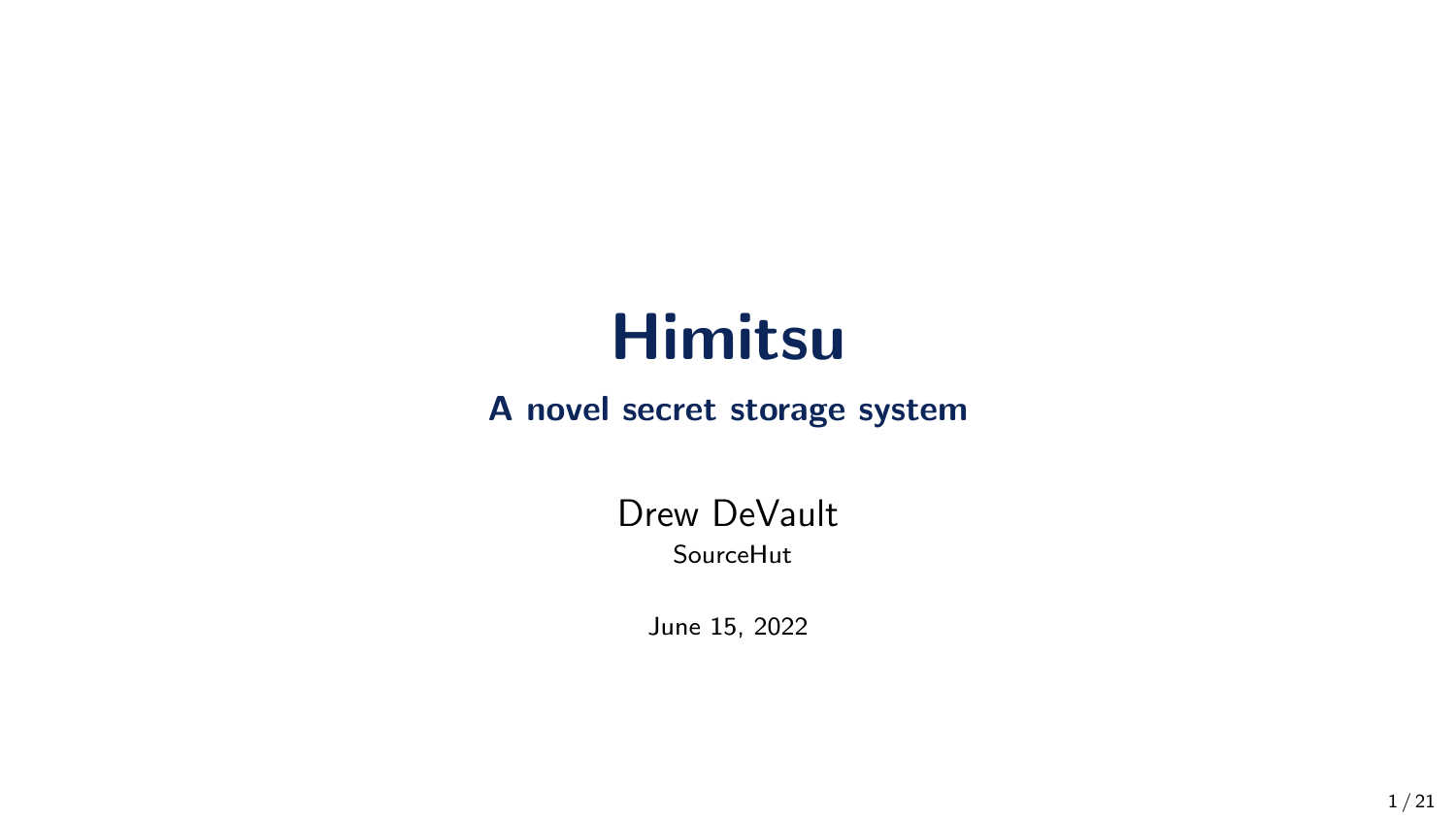Himitsu is a simple and highly extensible system for safely storing and making use of secret data like passwords and private keys.

- Website logins
- SSH keys
- PGP keys
- TOTP keys
- And anything else...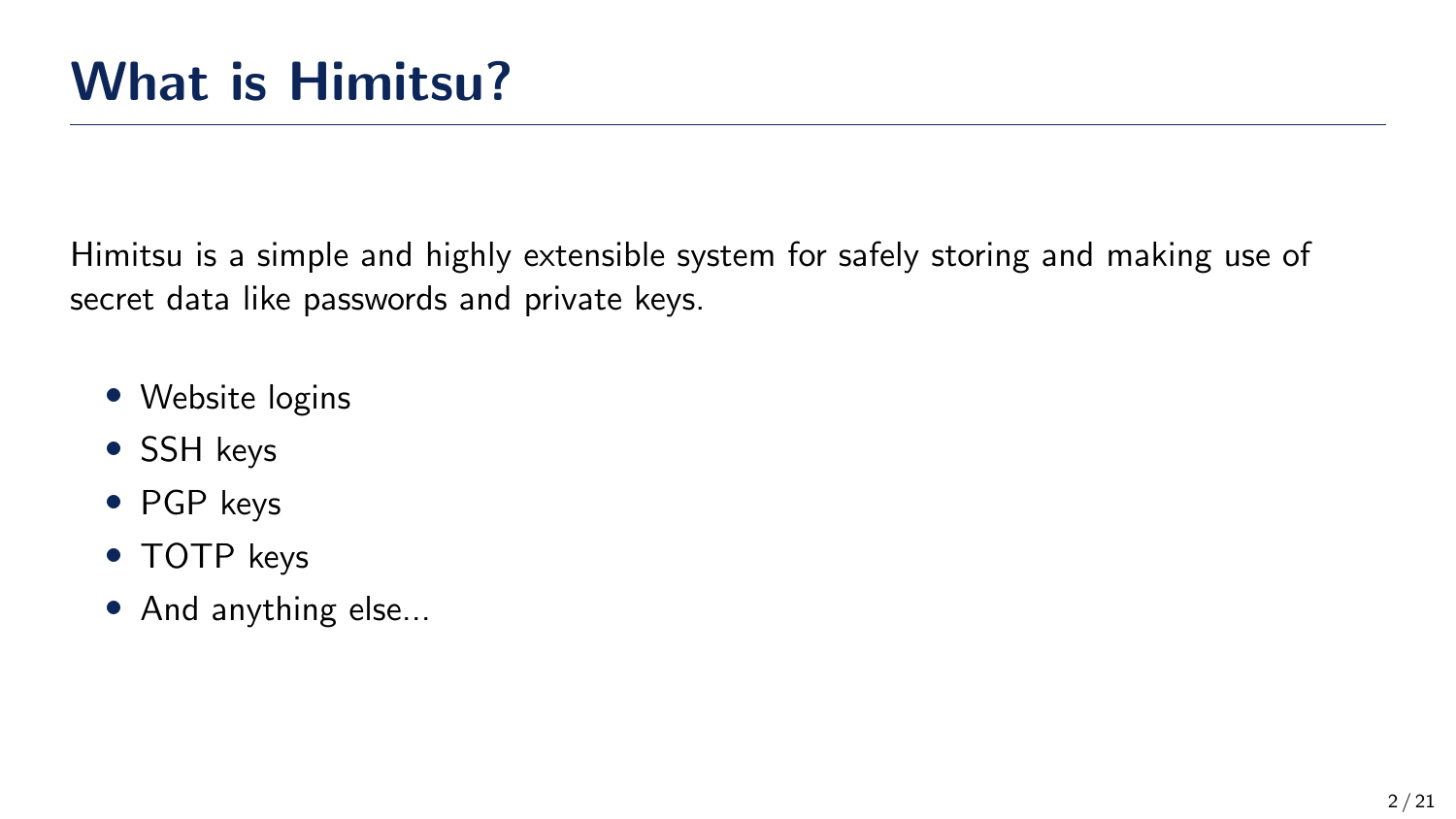Himitsu is essentially a key/value store, where each "key" stores one secret (and metadata relevant to it) as a set of key/value pairs.

proto=web host=meta.sr.ht username=sircmpwn password!

proto=web host=codeberg.org username=sircmpwn password!

proto=ssh type=ssh-ed25519 comment=sircmpwn@homura skey! pkey=pF7SljE25sVLdWvInO4gfqpJbbjxI6j+tIUcNWzVTHU=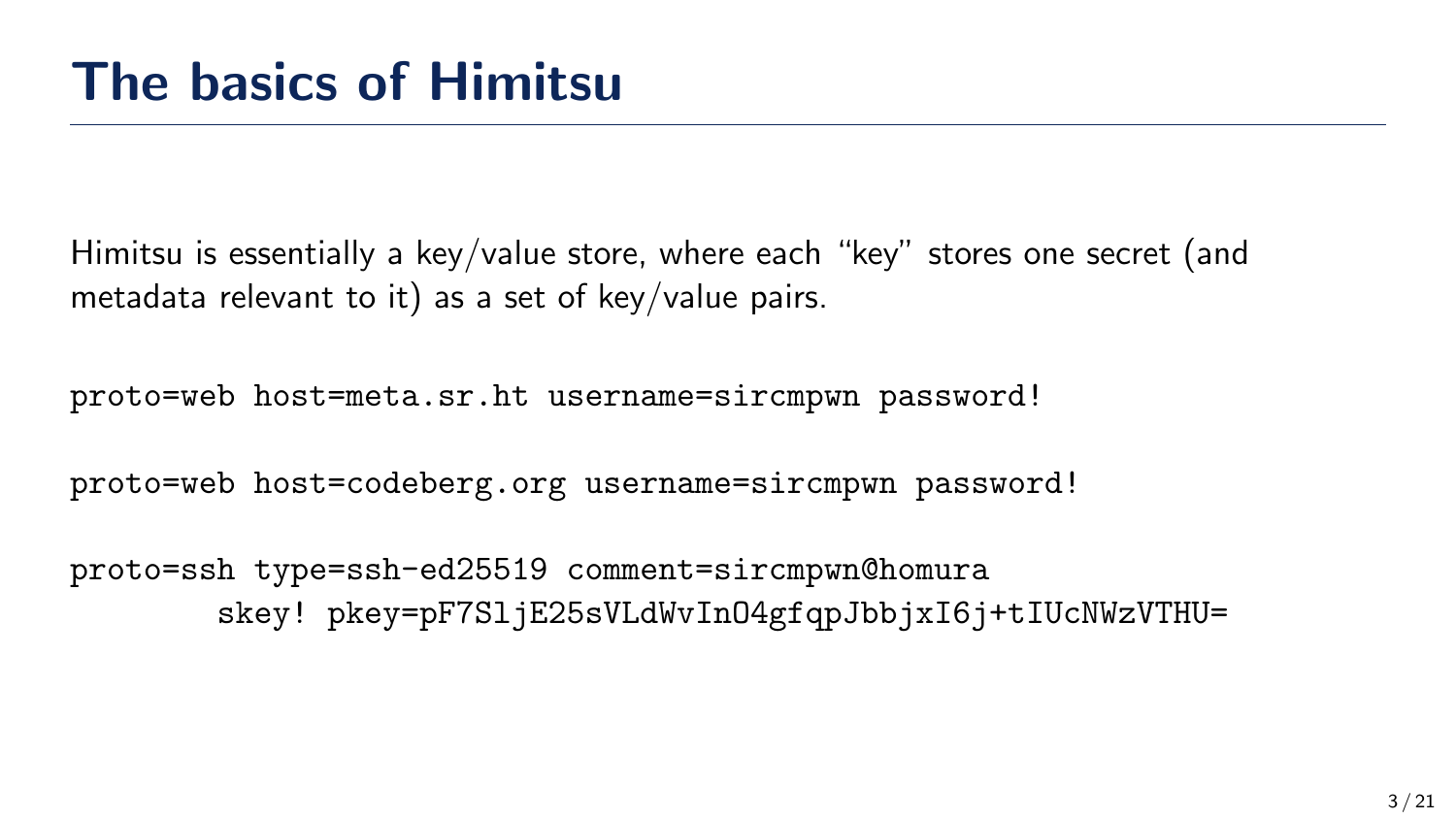Himitsu does not care what the key/value pairs are  $-$  it just stores them. In practice, the "proto" key defines, by convention, the meaning of the other key/value pairs.

- proto=web keys are form fields, values are their value
- **proto=ssh** pkey= public key, skey!= private key (base64)
- proto $=$ totp secret! $=$  HMAC key
- proto=imap host, port, username, password, ssl mode, etc
- $•$  etc...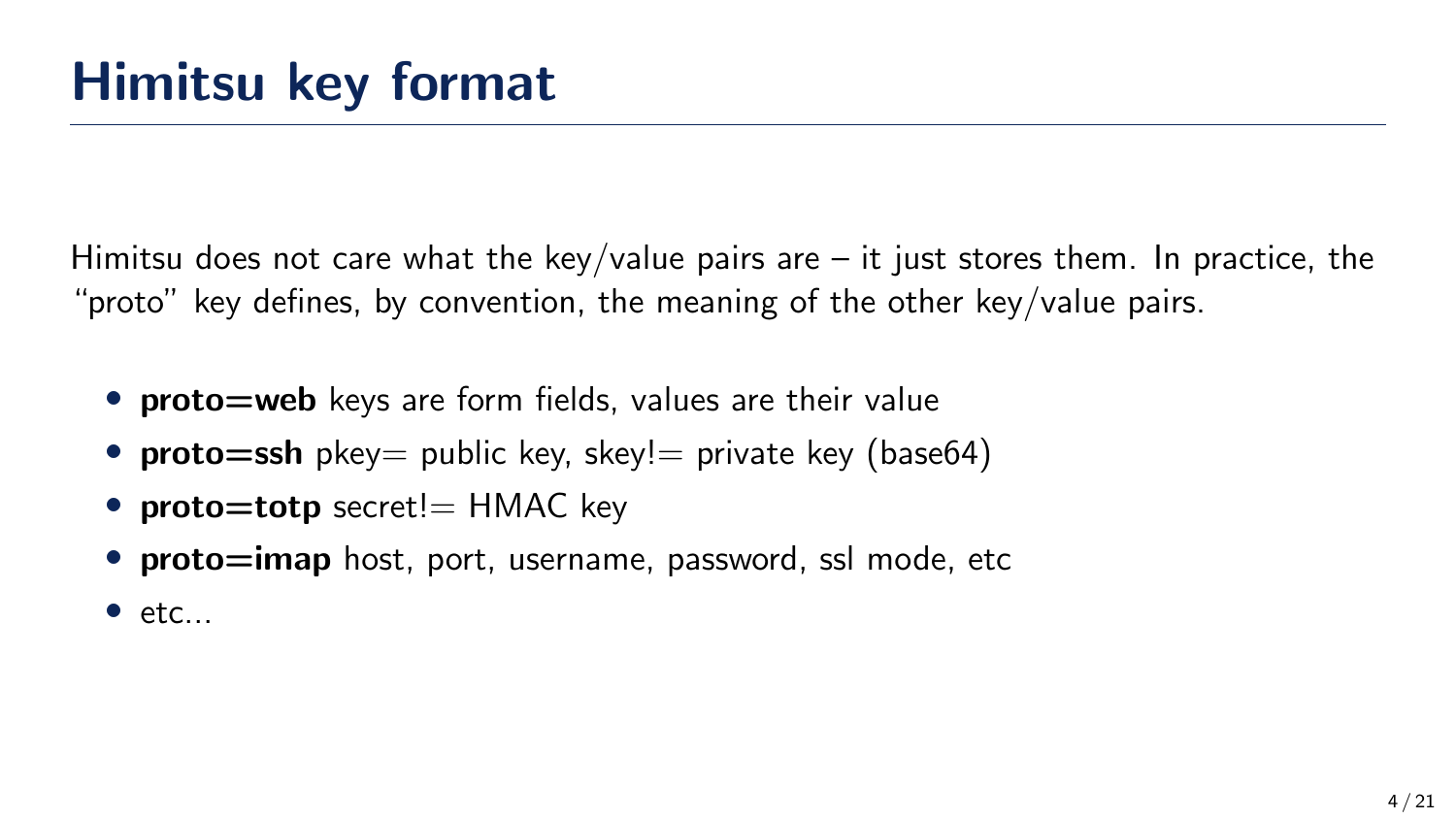Pretty straightforward:

\$ himitsu-init Initializing a new himitsu secstore. Please enter a passphrase: Please enter the same passphrase again: Successfully initialized new secstore.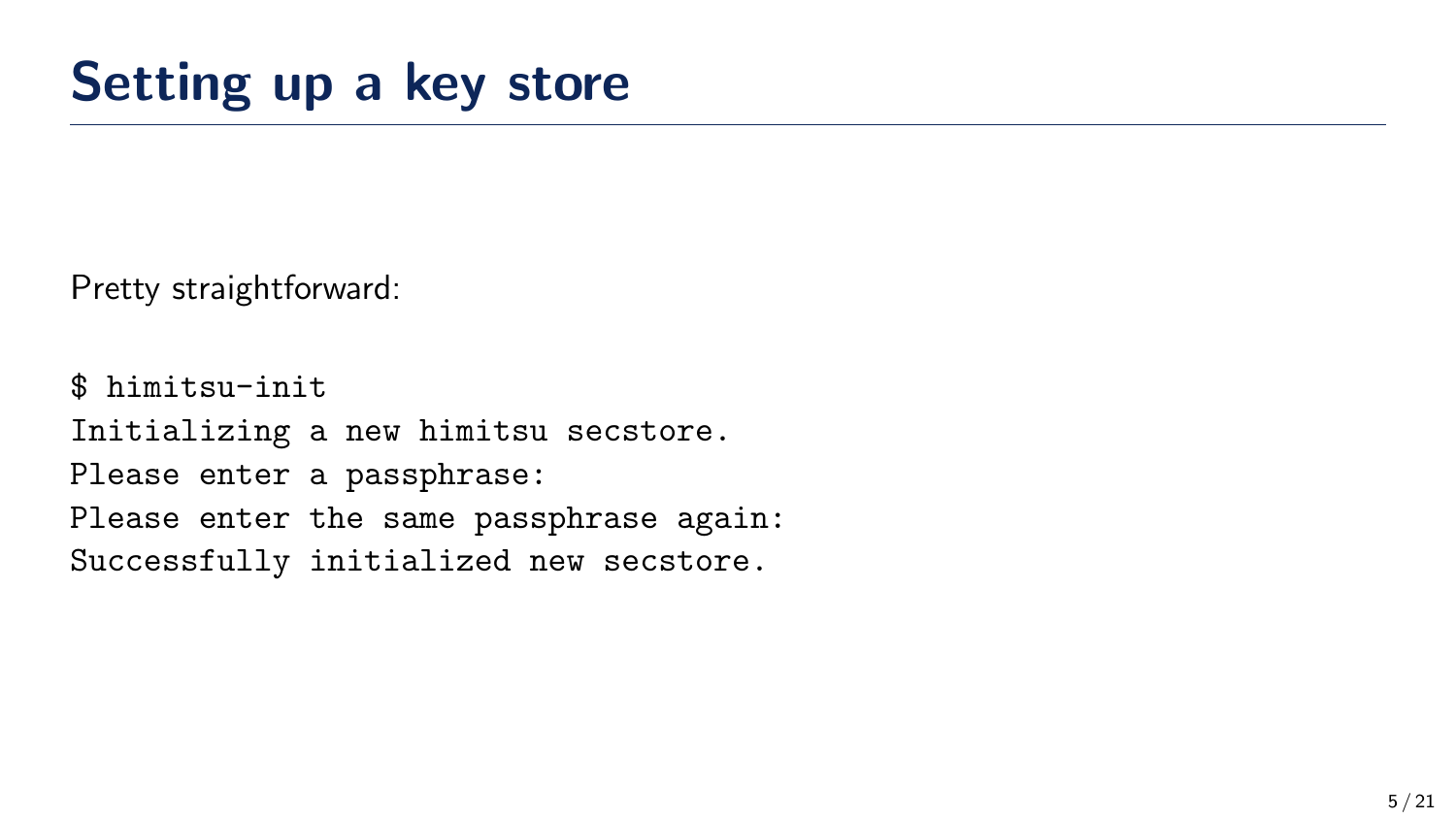It's just a Unix socket.

- \$ nc -U \$XDG\_RUNTIME\_DIR/himitsu
- => query proto=web host=meta.sr.ht
- <= key proto=web host=meta.sr.ht username=sircmpwn password!  $\leq$  end
- => query proto=web host=meta.sr.ht username password!
- <= key proto=web host=meta.sr.ht username=sircmpwn password!  $\leq$  end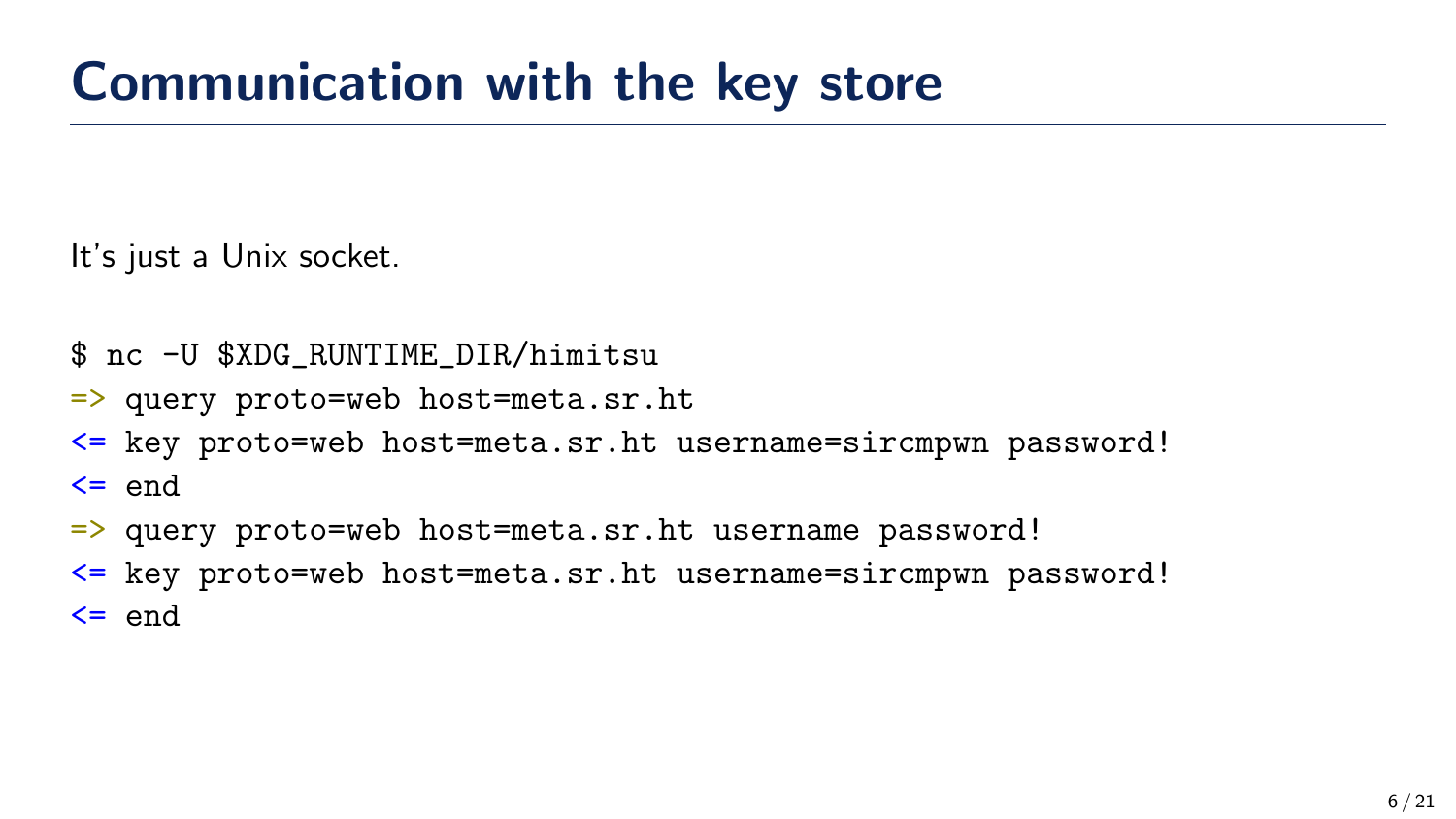But you don't generally use netcat:

```
$ hiq proto=web host=meta.sr.ht
proto=web host=meta.sr.ht username=sircmpwn password!
$ hiq proto=web host=meta.sr.ht username? password!
proto=web host=meta.sr.ht username=sircmpwn password!
# Request decryption of secret keys:
$ hiq -d host=example.org
proto=web host=example.org user=drew password!=hunter2
```
hiq supports querying, adding, deleting, and decrypting keys.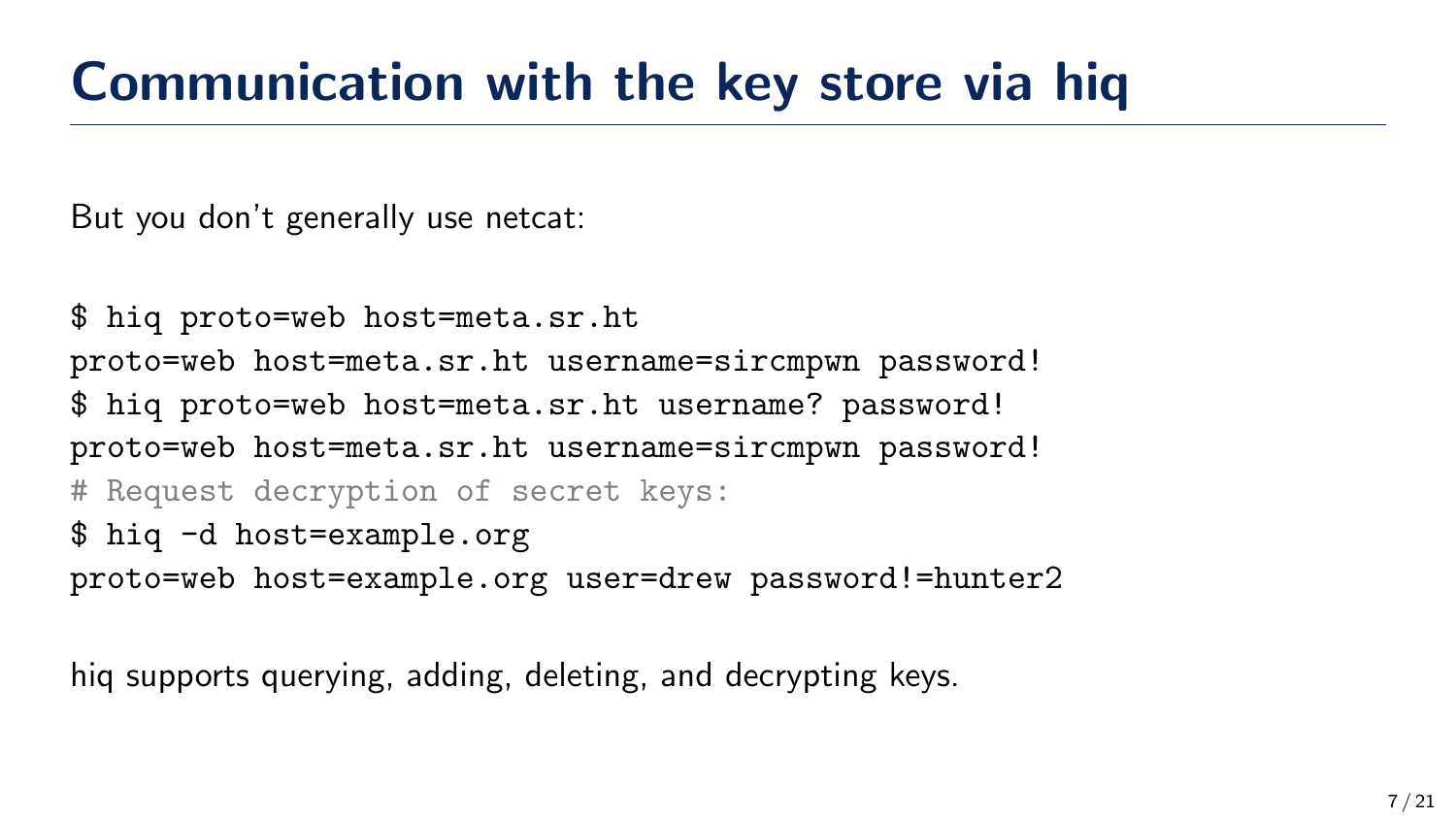#### Key decryption requires user consent

| <b>Grant access</b><br>Deny access<br>Review secret access request<br>An application has requested permission to view your private account information.<br>If you consent, the application will have access to the following information:<br>proto<br>web<br>host<br>example.org<br>drew<br>user<br>(not shown) |  | $[15:05:42]$ taiga $\sim$ \$ hig host=example.org<br>proto=web host=example.org user=drew password!<br>$[15:05:50]$ taiga $\sim$ \$ hig -d host=example.org |  |  |  |  |  |  |  |  |
|-----------------------------------------------------------------------------------------------------------------------------------------------------------------------------------------------------------------------------------------------------------------------------------------------------------------|--|-------------------------------------------------------------------------------------------------------------------------------------------------------------|--|--|--|--|--|--|--|--|
|                                                                                                                                                                                                                                                                                                                 |  |                                                                                                                                                             |  |  |  |  |  |  |  |  |
|                                                                                                                                                                                                                                                                                                                 |  |                                                                                                                                                             |  |  |  |  |  |  |  |  |
|                                                                                                                                                                                                                                                                                                                 |  |                                                                                                                                                             |  |  |  |  |  |  |  |  |
|                                                                                                                                                                                                                                                                                                                 |  |                                                                                                                                                             |  |  |  |  |  |  |  |  |
|                                                                                                                                                                                                                                                                                                                 |  |                                                                                                                                                             |  |  |  |  |  |  |  |  |
|                                                                                                                                                                                                                                                                                                                 |  |                                                                                                                                                             |  |  |  |  |  |  |  |  |
|                                                                                                                                                                                                                                                                                                                 |  |                                                                                                                                                             |  |  |  |  |  |  |  |  |
|                                                                                                                                                                                                                                                                                                                 |  |                                                                                                                                                             |  |  |  |  |  |  |  |  |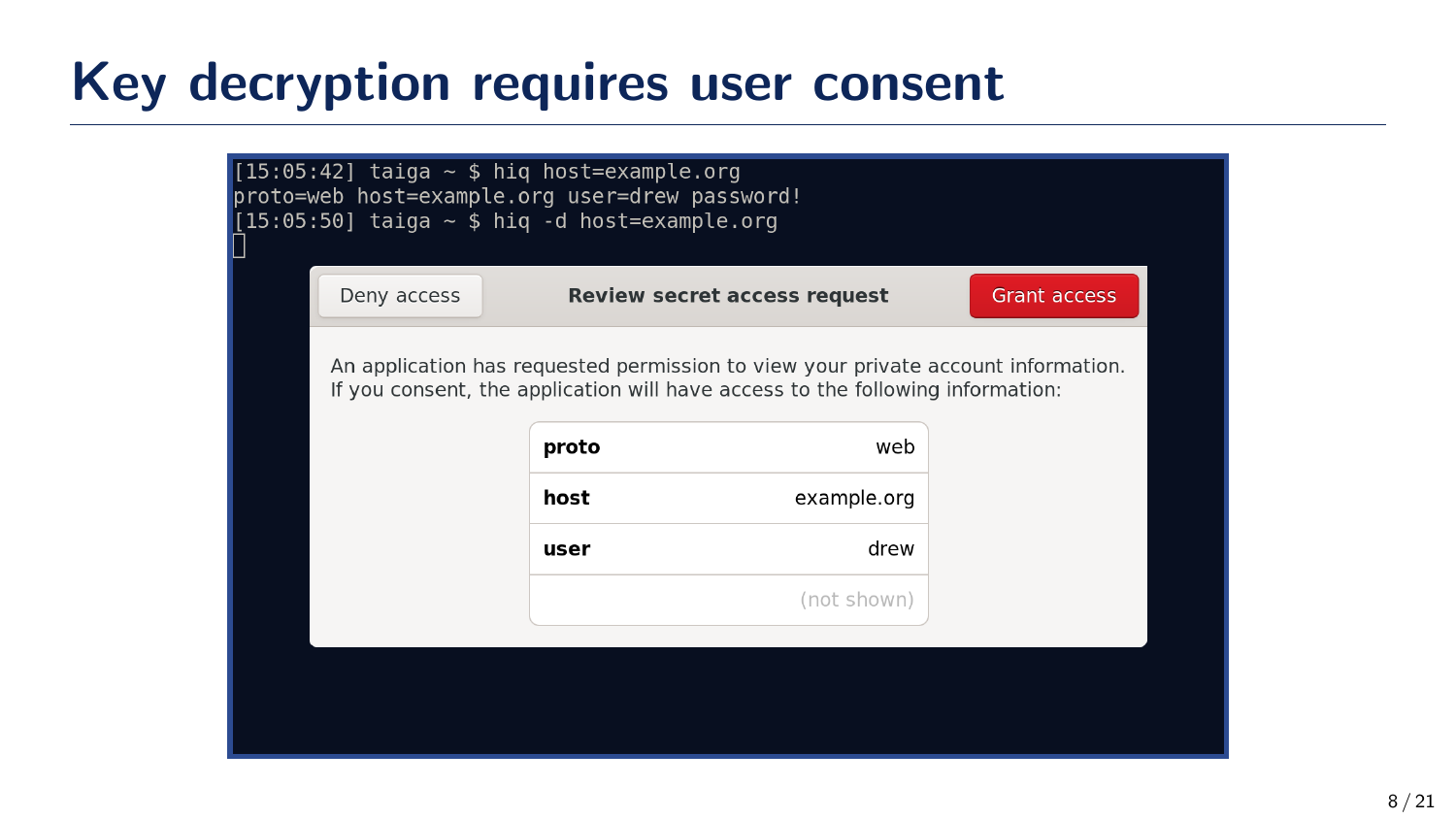You can customize virtually everything outside of the core key/value store features:

- Custom consent prompters (GTK, Qt, TTY, etc)
- Top-down integrations for new protocols (SSH, PGP, TOTP, etc)
- Custom key store initialization protocols\*
- Authentication agents which do not disclose your password to third-party software\*
- \* Aspirational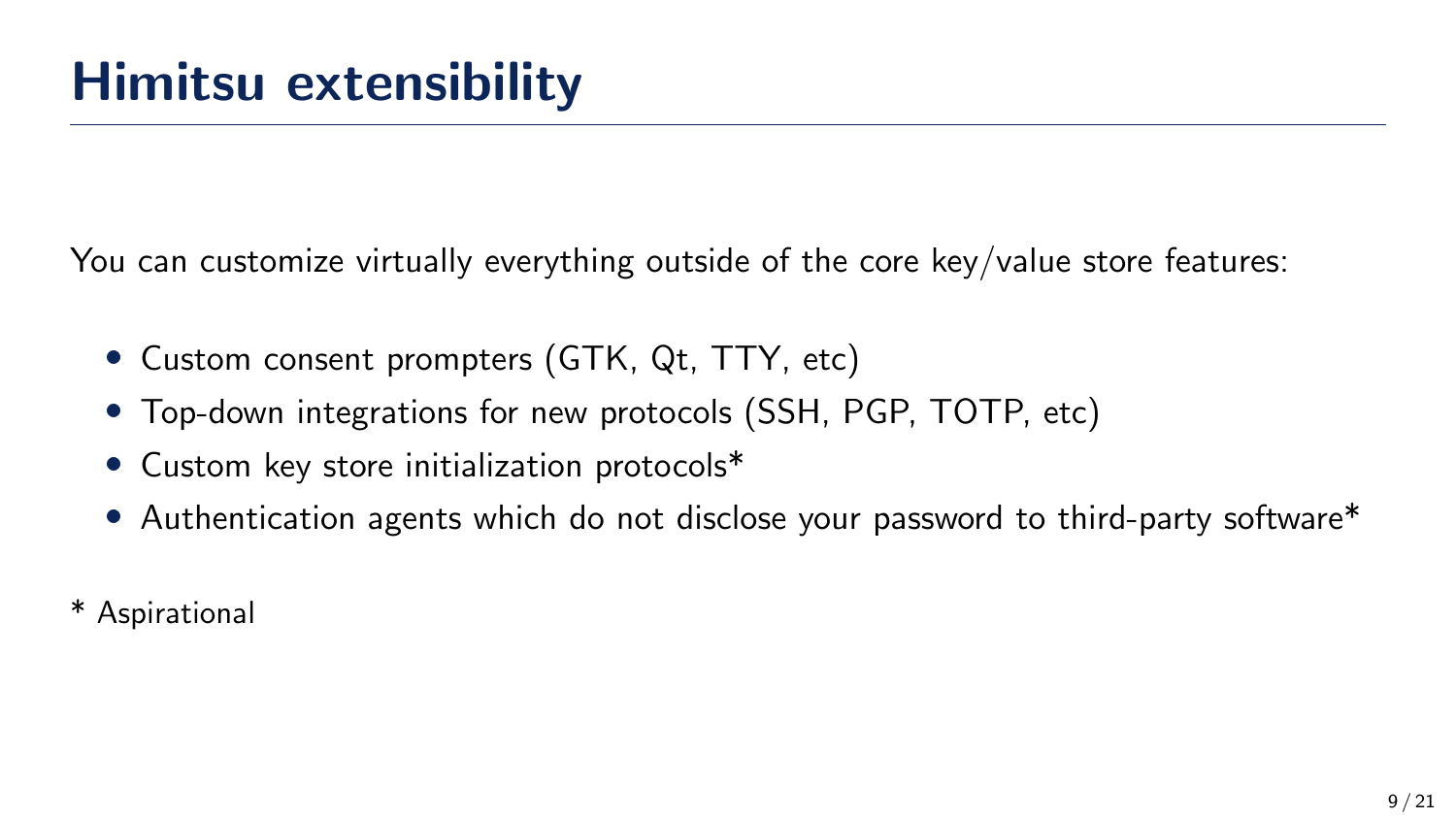Some specific examples:

- GTK+ prompter, TTY prompter, 2FA via your phone, etc
- SSH agent support and OpenSSH import/export
- Your mail client can grab your creds without additional configuration
- Storing your full disk encryption key in Himitsu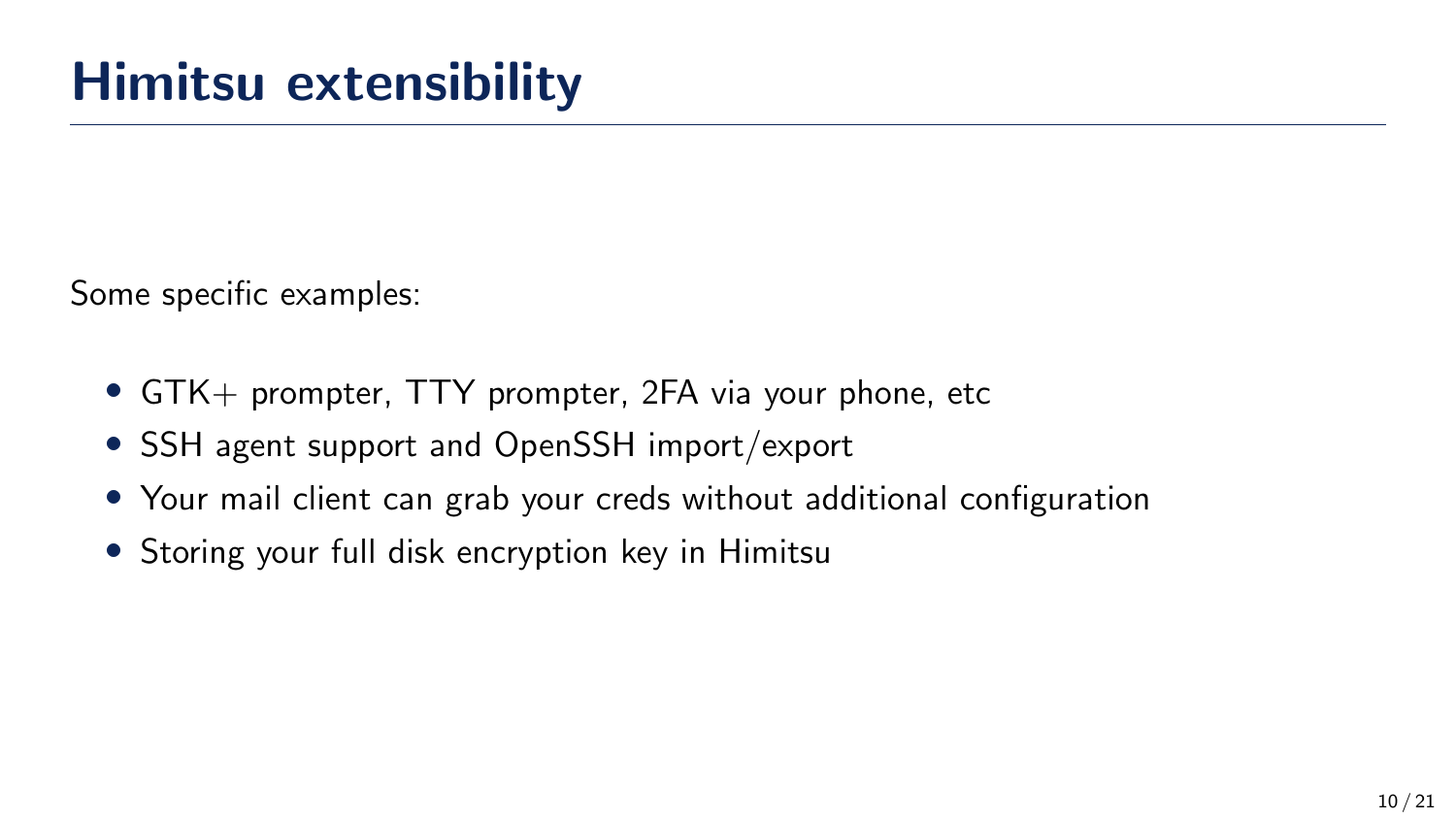- <= version
- $\Rightarrow$  version  $0.0.0$
- <= key proto=web host=meta.sr.ht username=admin password!
- <= key proto=web host=meta.sr.ht username=ddevault password!  $\leq$  unlock
- => password hunter
- <= password incorrect
- => password hunter2
- <= password correct
- <= prompt disclose

Prompter presents itself, requests consent from user

 $\leq$   $E$ OF

 $\Rightarrow$  Exit status  $\theta$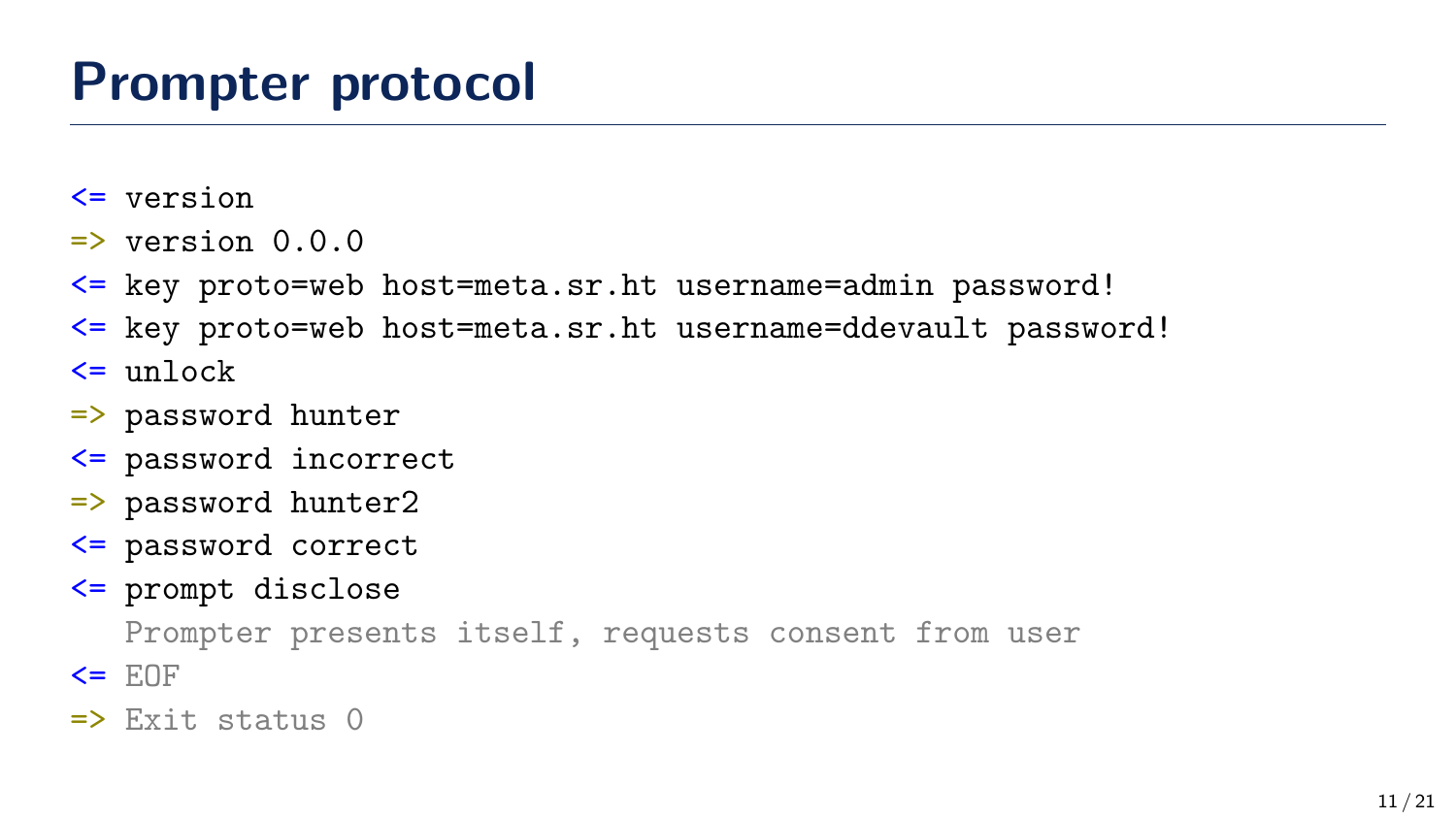## Usage with web logins

| $\bigwedge$ Sign In - Codeberg.org $\times$<br>$+$ |                      |                                                 |                                |                  |                      |   |                            |  |  |  |  |
|----------------------------------------------------|----------------------|-------------------------------------------------|--------------------------------|------------------|----------------------|---|----------------------------|--|--|--|--|
| G<br>O<br>$\rightarrow$                            | A.                   | https://codeberg.org/user/login?redirect_to=%2f |                                |                  |                      | ☆ | $\gg$<br>Ξ                 |  |  |  |  |
| Codeberg $\blacktriangleright$                     | Explore Help         | Himitsu                                         |                                |                  |                      |   | $\left[\leftarrow$ Sign In |  |  |  |  |
|                                                    |                      |                                                 | user_name<br>password!         |                  | ddevault<br>(hidden) |   |                            |  |  |  |  |
| <b>Username or Em</b>                              |                      |                                                 | Cancel                         |                  | Autofill             |   |                            |  |  |  |  |
|                                                    |                      | Password                                        |                                |                  |                      |   |                            |  |  |  |  |
|                                                    | Remember this Device |                                                 |                                |                  |                      |   |                            |  |  |  |  |
|                                                    |                      |                                                 | Sign In                        | Forgot password? |                      |   |                            |  |  |  |  |
|                                                    |                      |                                                 | Need an account? Register now. |                  |                      |   |                            |  |  |  |  |
|                                                    | > Link Account       |                                                 |                                |                  |                      |   |                            |  |  |  |  |
|                                                    |                      |                                                 |                                |                  |                      |   |                            |  |  |  |  |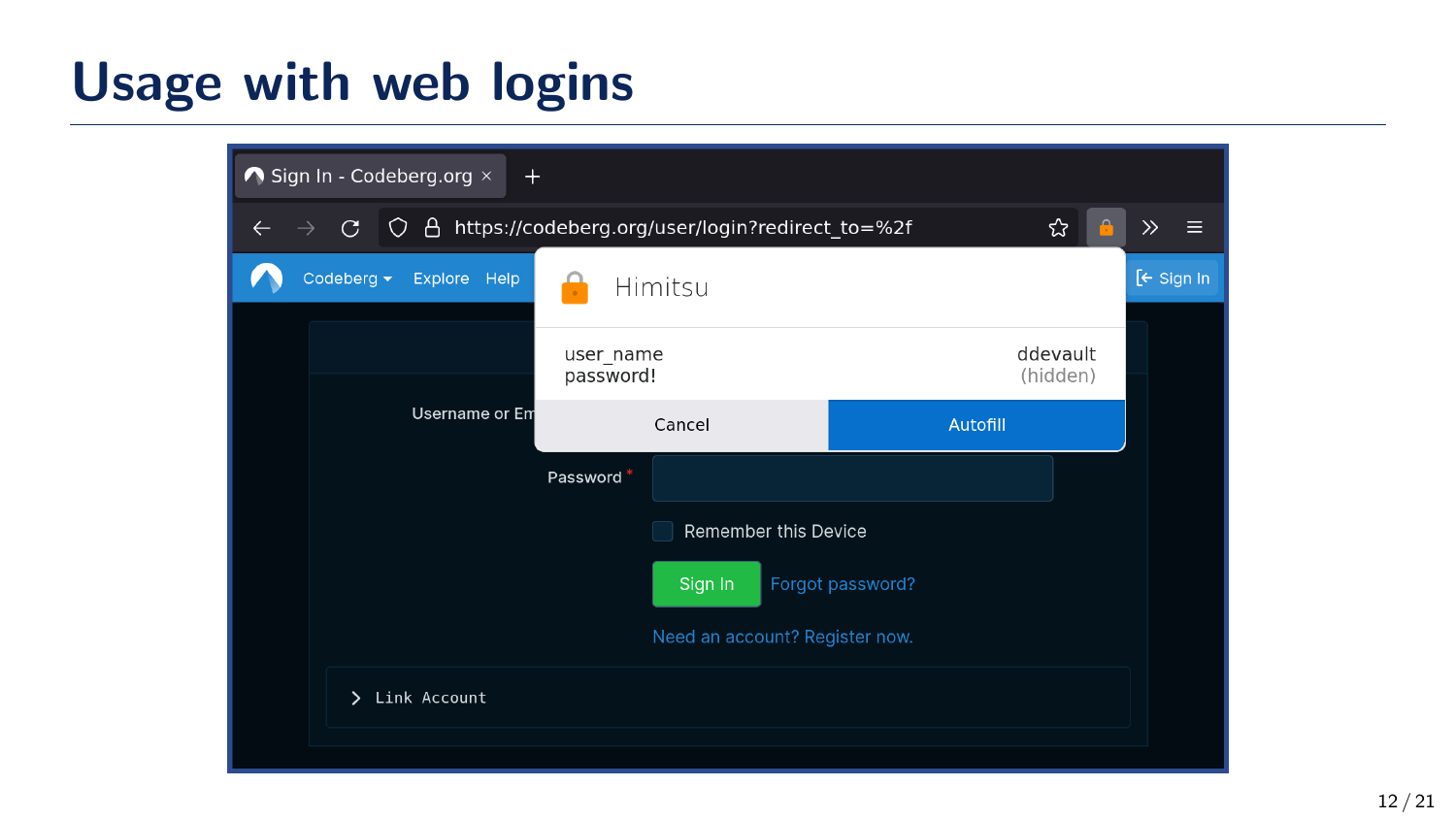```
Provided by a separate package: "himitsu-ssh"
```

```
$./hissh-import < <math>/.ssh/id ed25519
Enter SSH key passphrase:
key proto=ssh type=ssh-ed25519 pkey=[...] skey! comment=sircmpwn@homura
$ hissh-agent &
Listening at /tmp/runtime/sircmpwn/hissh-agent/socket
$ export SSH_AUTH_SOCK=/tmp/runtime/sircmpwn/hissh-agent/socket
$ ssh-add -1
256 SHA256:kPr5ZKTNE54TRHGSaanhcQYiJ56zSgcpKeLZw4/myEI sircmpwn@homura (ED25519)
```
\$ ssh drewdevault.com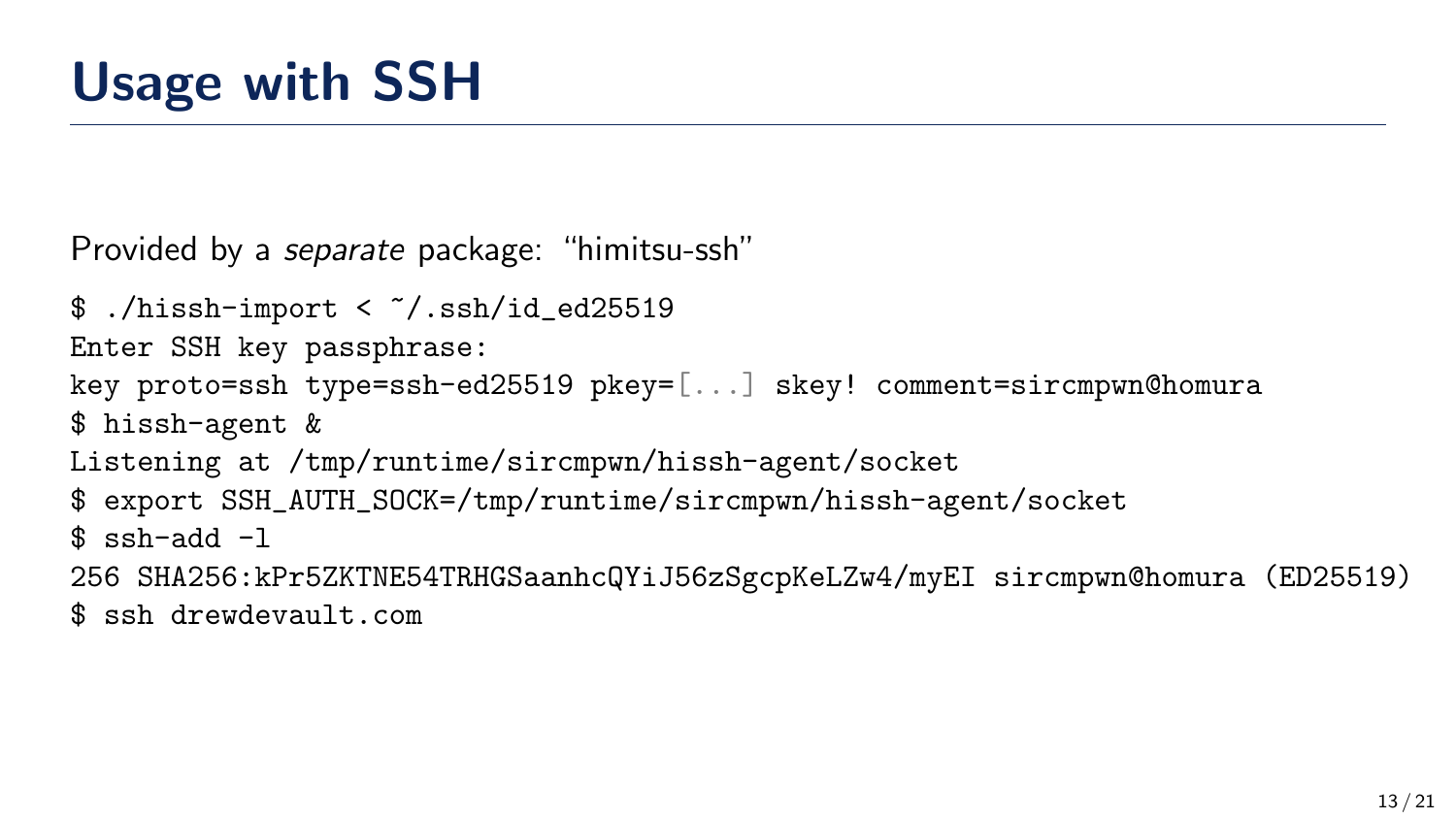### Usage with... anything else?

Got any ideas? It's probably possible, and easy!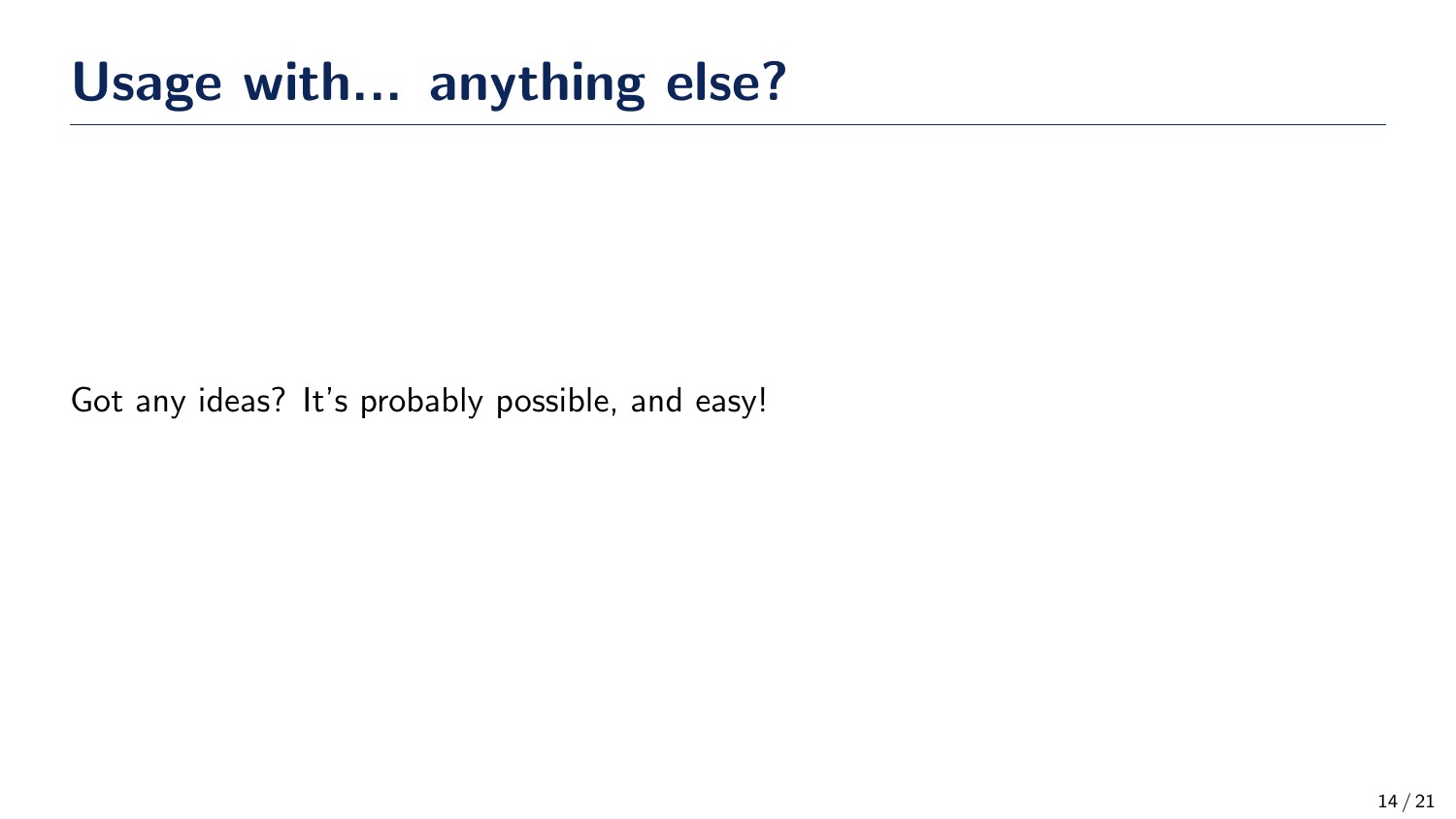- Key store encryption key is derived with argon2id
- Each key is individually encrypted with AEAD using XChaCha20+Poly1305
- Secret values are stored separately, also XChaCha20+Poly1305
- Unix security bits: Linux keyctl(2), mlockall, container-friendly, etc
- However: Nothing has been audited yet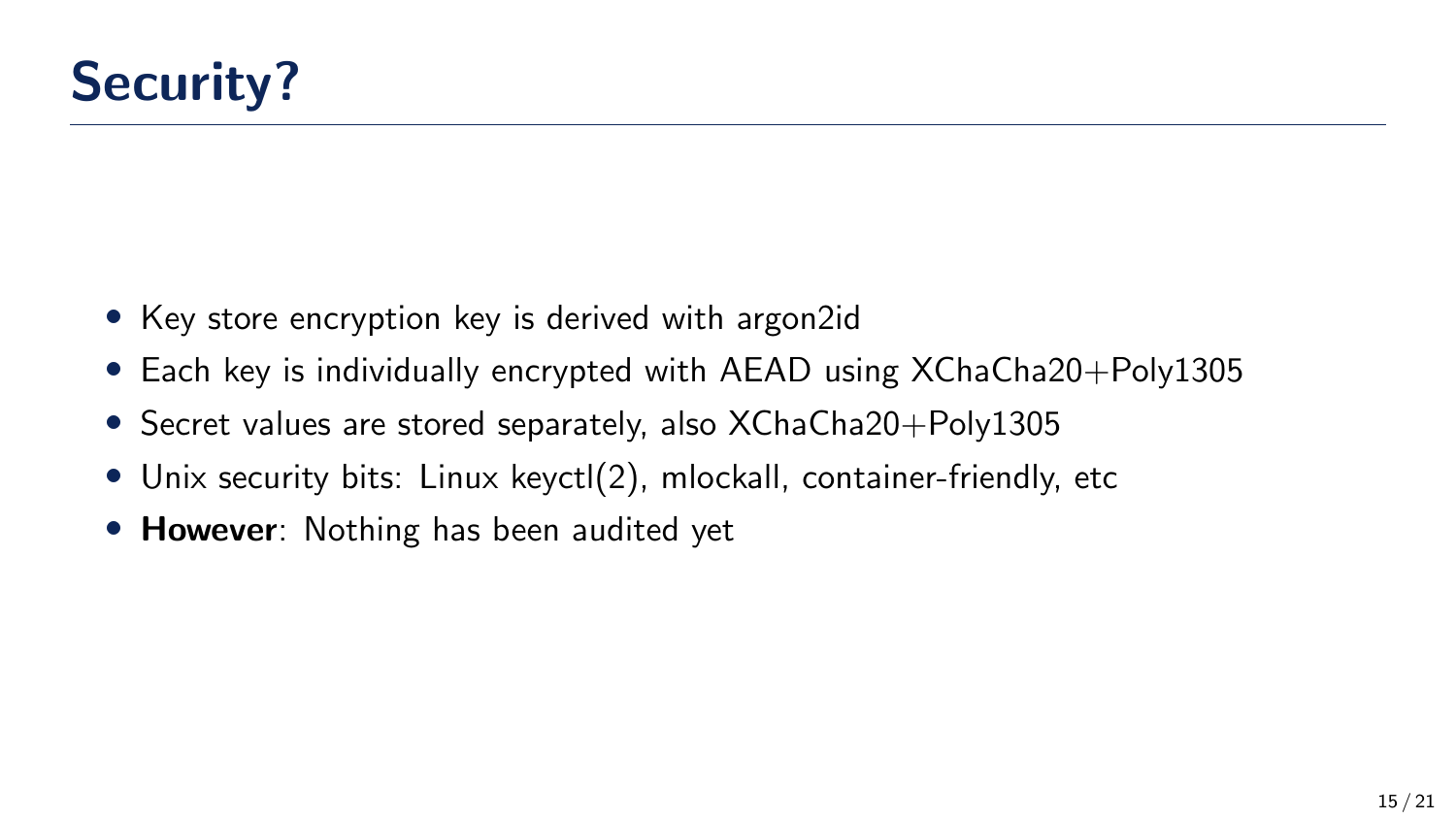Easy to configure, assuming you either set up the sync daemon on your own server, or got someone to host it for you:

\$ hiq -a proto=sync host=himitsu.sr.ht # That's it, that's the last step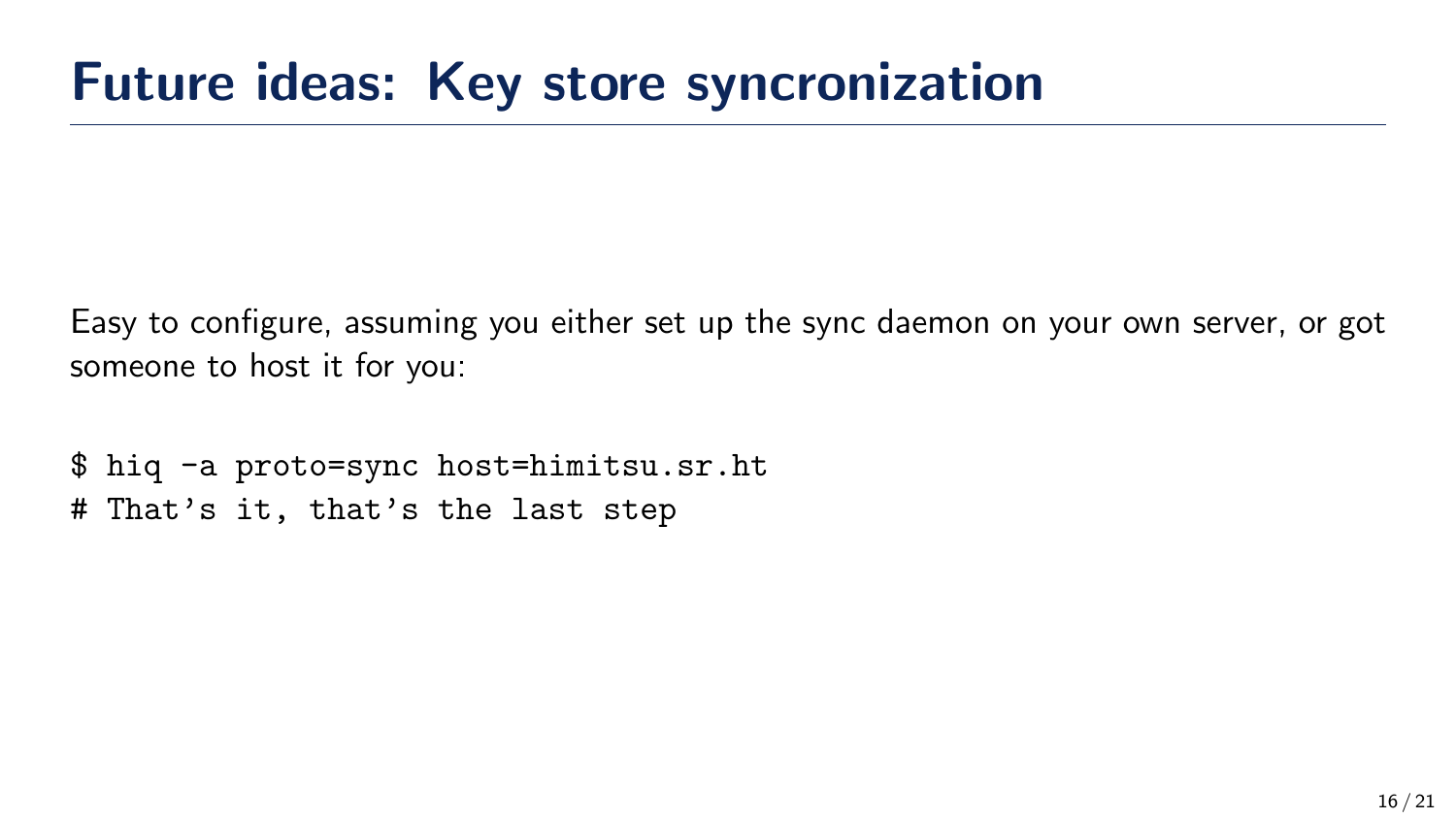- 1. Put Himitsu in your initramfs along with a minimal key store
- 2. Put your FDE key in said minimal key store
- 3. Log in with your username and key store passphrase during early boot
- 4. Load your FDE key from Himitsu and proceed with boot
- 5. Automatically logs you in with himitsud already running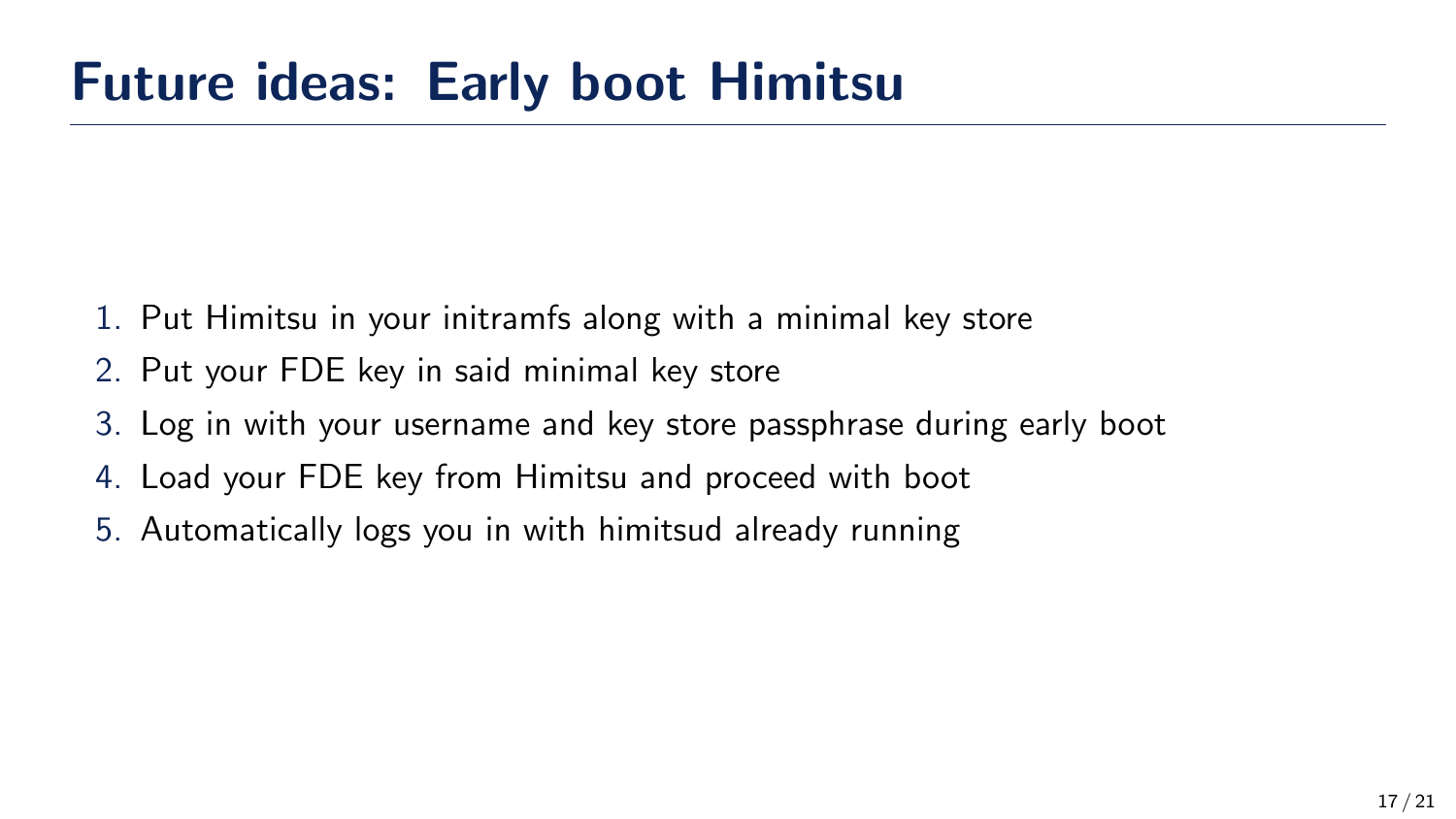In short: what if instead of the prompter popping up on your laptop, it popped up on your phone instead? Android support? PinePhone support? Is zero configuration possible?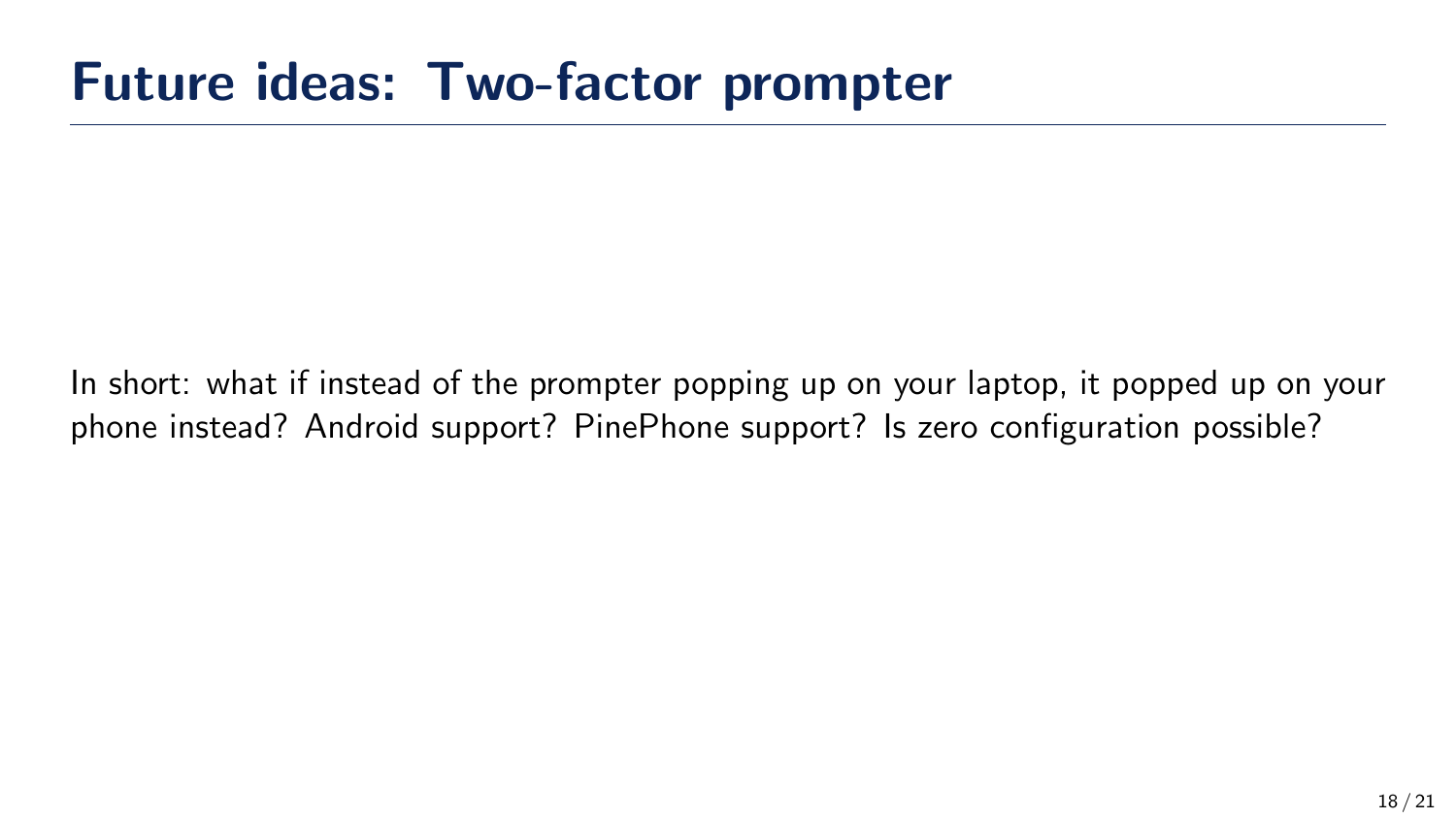Stick a Himitsu daemon on your LAN with TCP and add this:

proto=postgres host=db.example.org user=web password! proto=redis host=redis.example.org user=web db=1 password! proto=smtp host=mail.example.org user=web@example.org password!

Also probably add more security features first I guess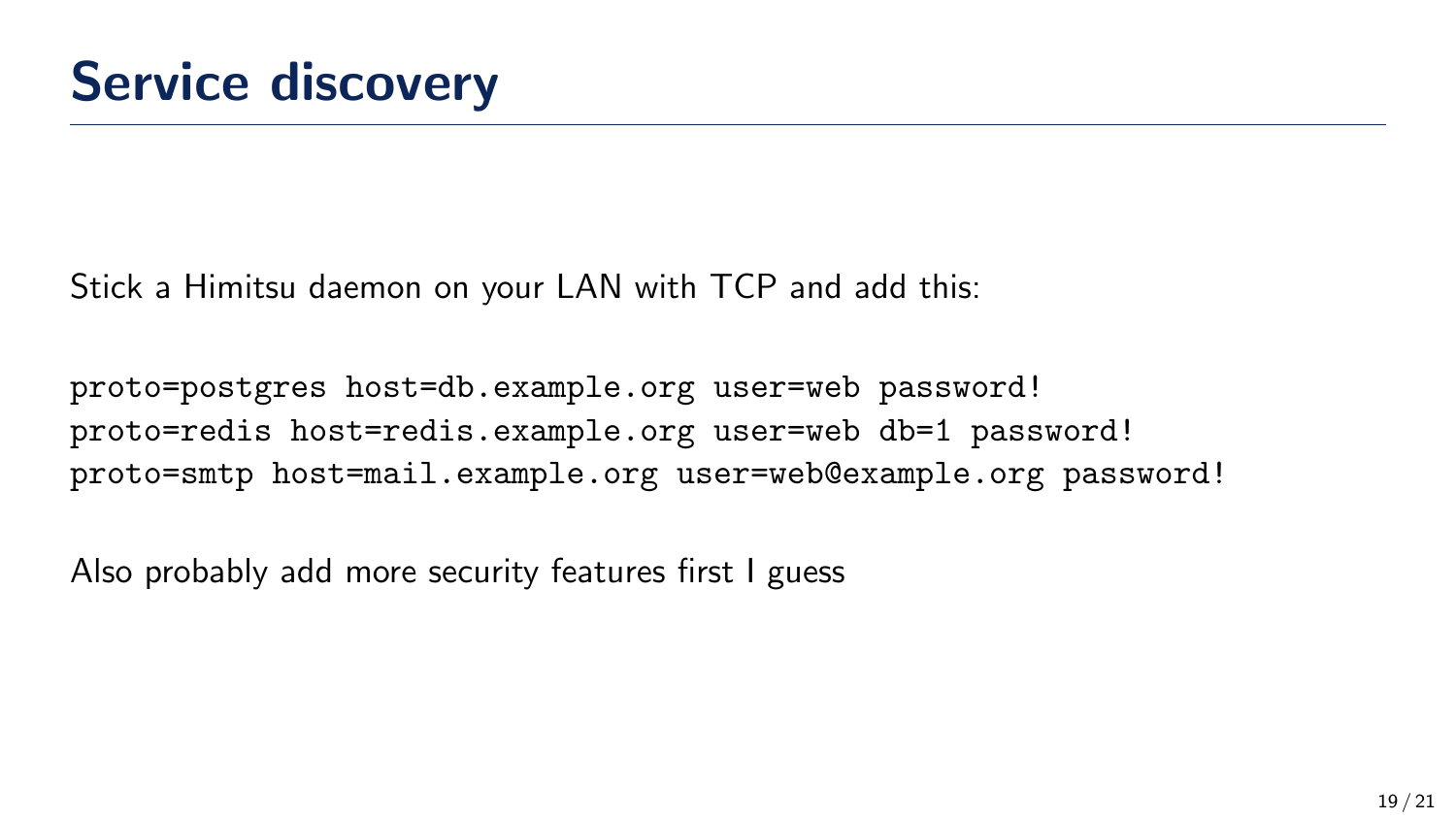An incomplete list of things we could use help with:

- himitsu-firefox improvements (web devs welcome!)
- Chromium support (web devs welcome!)
- Apps for phones (mobile devs welcome!)
- Key management frontends (GUI/TUI)
- Turn the security up to 11 smartcards? U2F?
- More cryptographic primitives for himitsu-ssh
- PGP support
- FDE support
- A bunch of other shit